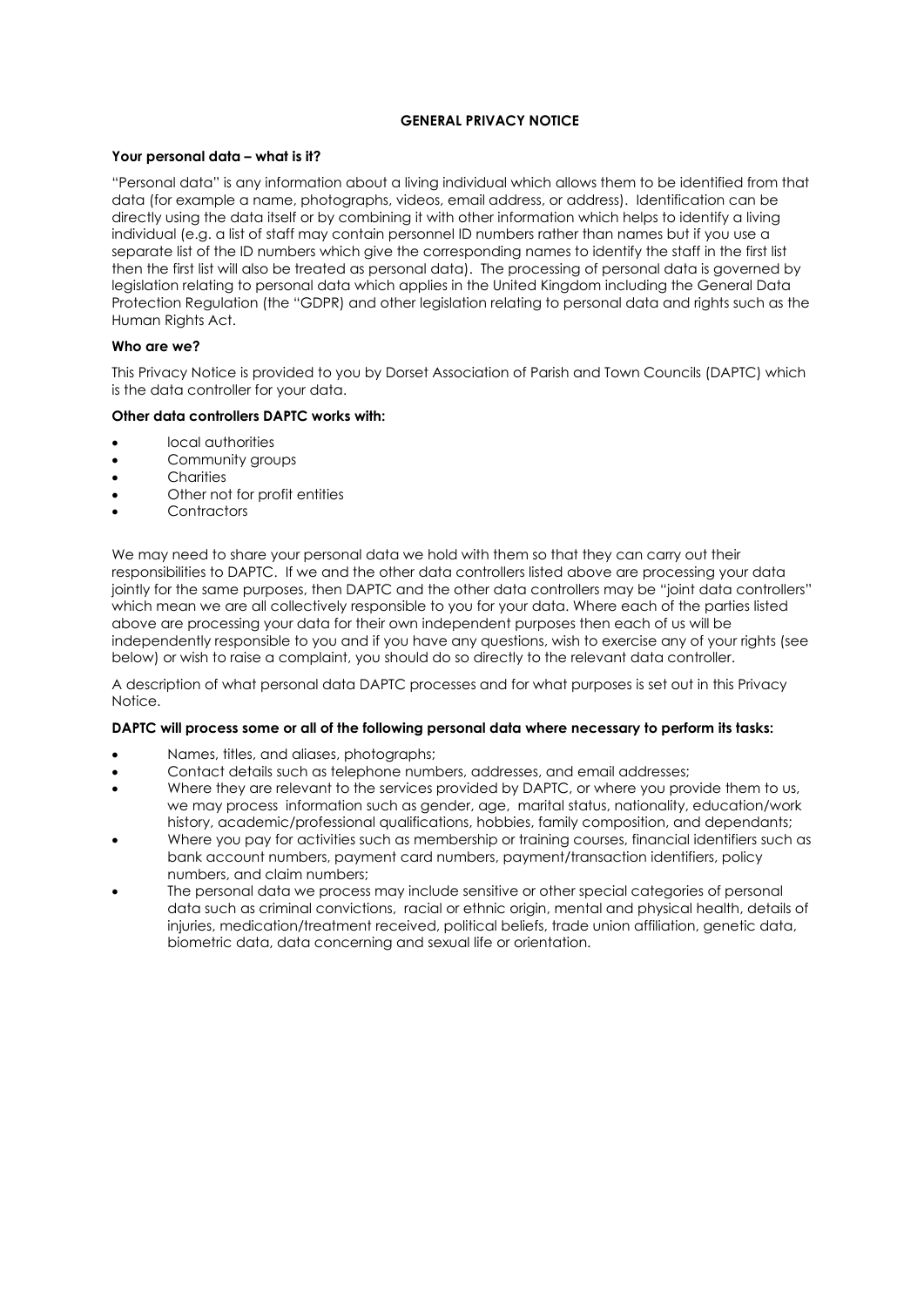## **How we use sensitive personal data**

- We may process sensitive personal data including, as appropriate:
	- information about your physical or mental health or condition in order to monitor sick leave and take decisions on your fitness for work;
	- your racial or ethnic origin or religious or similar information in order to monitor compliance with equal opportunities legislation;
	- in order to comply with legal requirements and obligations to third parties.
- These types of data are described in the GDPR as "Special categories of data" and require higher levels of protection. We need to have further justification for collecting, storing and using this type of personal data.
- We may process special categories of personal data in the following circumstances:
	- In limited circumstances, with your explicit written consent.
	- Where we need to carry out our legal obligations.
	- Where it is needed in the public interest.
- Less commonly, we may process this type of personal data where it is needed in relation to legal claims or where it is needed to protect your interests (or someone else's interests) and you are not capable of giving your consent, or where you have already made the information public.

# **Do we need your consent to process your sensitive personal data?**

• In limited circumstances, we may approach you for your written consent to allow us to process certain sensitive personal data. If we do so, we will provide you with full details of the personal data that we would like and the reason we need it, so that you can carefully consider whether you wish to consent.

## **DAPTC will comply with data protection law. This says that the personal data we hold about you must be:**

- Used lawfully, fairly and in a transparent way.
- Collected only for valid purposes that we have clearly explained to you and not used in any way that is incompatible with those purposes.
- Relevant to the purposes we have told you about and limited only to those purposes.
- Accurate and kept up to date.
- Kept only as long as necessary for the purposes we have told you about.
- Kept and destroyed securely including ensuring that appropriate technical and security measures are in place to protect your personal data to protect personal data from loss, misuse, unauthorised access and disclosure.

# **We use your personal data for some or all of the following purposes:**

- To deliver services including to understand your needs to provide the services that you request and to understand what we can do for you and inform you of other relevant services;
- To confirm your identity to provide some services;
- To contact you by post, email, telephone or using social media (e.g., Facebook, Twitter);
- To help us to build up a picture of how we are performing;
- To prevent and detect fraud and corruption in the use of public funds and where necessary for the law enforcement functions;
- To enable us to meet all legal and statutory obligations and powers including any delegated functions;
- To carry out comprehensive safeguarding procedures (including due diligence and complaints handling) in accordance with best safeguarding practice from time to time with the aim of ensuring that all children and adults-at-risk are provided with safe environments and generally as necessary to protect individuals from harm or injury;
- To promote the interests of DAPTC;
- To maintain our own accounts and records;
- To seek your views, opinions or comments;
- To notify you of changes to our facilities, services, events and staff and other role holders;
- To send you communications which you have requested and that may be of interest to you. These may include information about campaigns, appeals, other new projects or initiatives;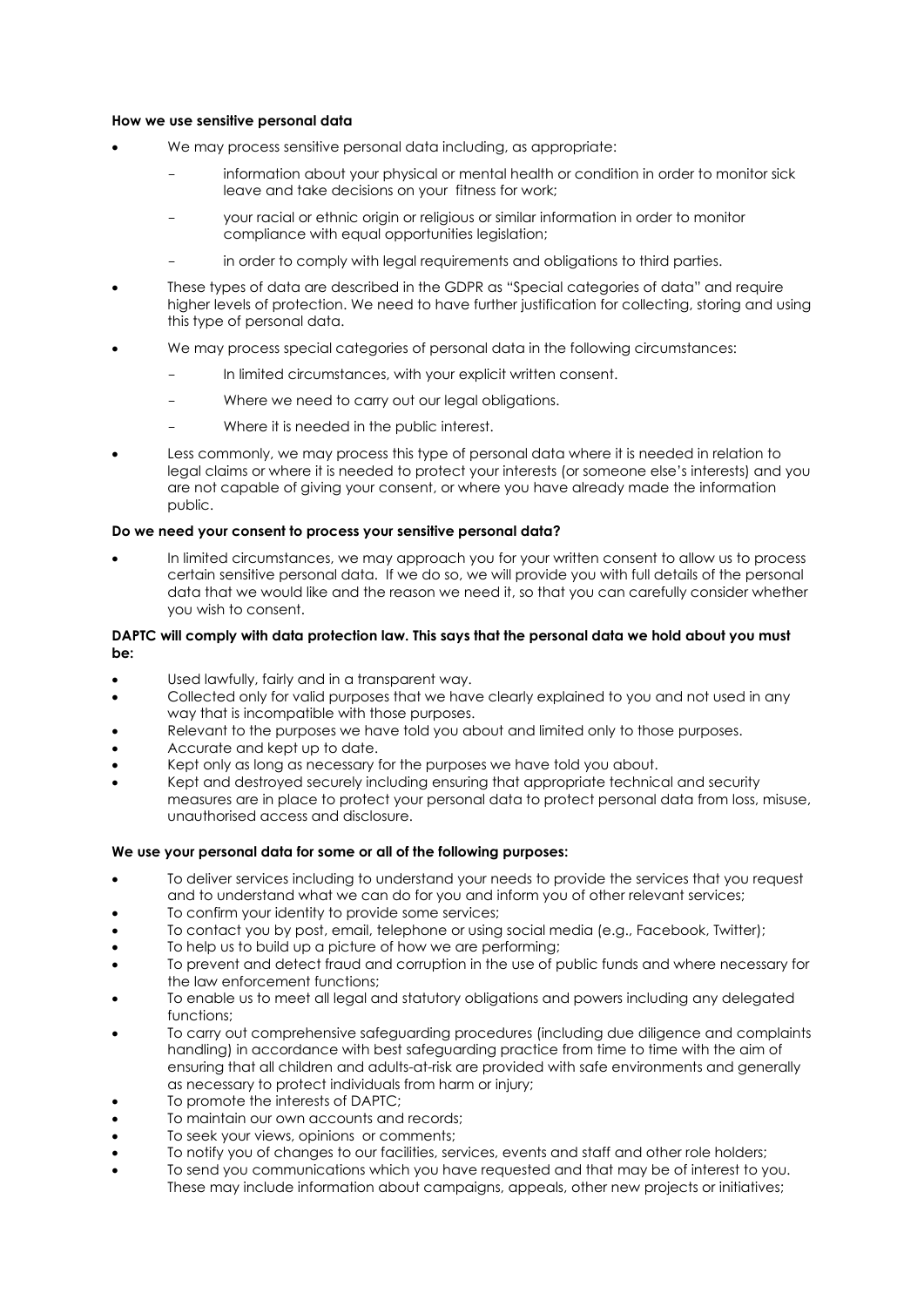- To process relevant financial transactions including grants and payments for goods and services supplied to DAPTC.
- To allow the statistical analysis of data so we can plan the provision of services.

Our processing may also include the use of CCTV systems for the prevention and prosecution of crime.

## **What is the legal basis for processing your personal data?**

We may process personal data if it is necessary for the performance of a contract with you, or to take steps to enter into a contract. An example of this would be processing your data in connection with membership services or training courses.

Sometimes the use of your personal data requires your consent. We will first obtain your consent to that use.

### **Sharing your personal data**

This section provides information about the third parties with whom DAPTC may share your personal data. These third parties have an obligation to put in place appropriate security measures and will be responsible to you directly for the manner in which they process and protect your personal data. It is likely that we will need to share your data with some or all of the following (but only where necessary):

- The data controllers listed above under the heading "Other data controllers DAPTC works with";
- Our agents, suppliers and contractors. For example, we may ask a commercial provider to publish or distribute newsletters on our behalf, or to maintain our database software;
- On occasion, local authorities or not for profit bodies with which we are carrying out joint ventures.

### **How long do we keep your personal data?**

We will keep some records permanently if we are legally required to do so. We may keep some other records for an extended period of time. For example, it is currently best practice to keep financial records for a minimum period of 8 years to support HMRC audits or provide tax information. DAPTC is permitted to retain data in order to defend or pursue claims. In some cases the law imposes a time limit for such claims (for example 3 years for personal injury claims or 6 years for contract claims). We will retain some personal data for this purpose as long as we believe it is necessary to be able to defend or pursue a claim. In general, we will endeavour to keep data only for as long as we need it. This means that we will delete it when it is no longer needed.

#### **Your rights and your personal data**

You have the following rights with respect to your personal data:

When exercising any of the rights listed below, in order to process your request, we may need to verify your identity for your security. In such cases we will need you to respond with proof of your identity before you can exercise these rights.

#### *1) The right to access personal data we hold on you*

- At any point you can contact us to request the personal data we hold on you as well as why we have that personal data, who has access to the personal data and where we obtained the personal data from. Once we have received your request we will respond within one month.
- There are no fees or charges for the first request but additional requests for the same personal data or requests which are manifestly unfounded or excessive may be subject to an administrative fee.

### *2) The right to correct and update the personal data we hold on you*

If the data we hold on you is out of date, incomplete or incorrect, you can inform us and your data will be updated.

#### *3) The right to have your personal data erased*

If you feel that we should no longer be using your personal data or that we are unlawfully using your personal data, you can request that we erase the personal data we hold.